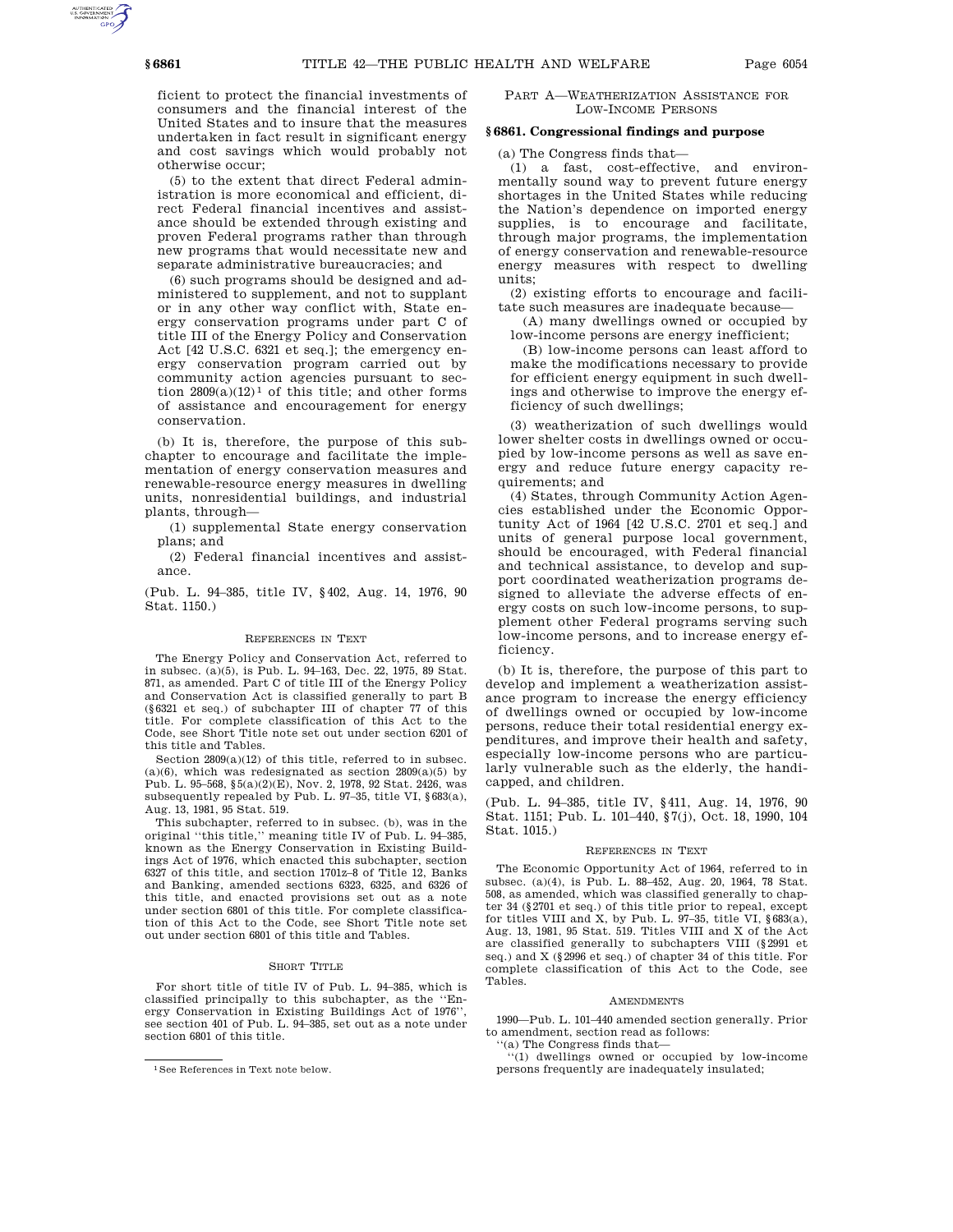''(2) low-income persons, particularly elderly and handicapped low-income persons, can least afford to make the modifications necessary to provide for adequate insulation in such dwellings and to otherwise reduce residential energy use;

'(3) weatherization of such dwellings would lower utility expenses for such low-income owners or occupants as well as save thousands of barrels per day of needed fuel; and

''(4) States, through community action agencies established under the Economic Opportunity Act of 1964 and units of general purpose local government, should be encouraged, with Federal financial and technical assistance, to develop and support coordinated weatherization programs designed to ameliorate the adverse effects of high energy costs on such low-income persons, to supplement other Federal programs serving such persons, and to conserve energy.

''(b) It is, therefore, the purpose of this part to develop and implement a supplementary weatherization assistance program to assist in achieving a prescribed level of insulation in the dwellings of low-income persons, particularly elderly and handicapped low-income persons, in order both to aid those persons least able to afford higher utility costs and to conserve needed energy.''

## **§ 6862. Definitions**

As used in this part:

(1) The term ''Secretary'' means the Secretary of Energy.

(2) The term ''Director'' means the Director of the Community Services Administration.

(3) The term ''elderly'' means any individual who is 60 years of age or older.

(4) The term ''Governor'' means the chief executive officer of a State (including the Mayor of the District of Columbia).

(5) The term ''handicapped person'' means any individual (A) who is an individual with a disability, as defined in section 705 of title 29, (B) who is under a disability as defined in section  $1614(a)(3)(A)$  or  $223(d)(1)$  of the Social Security Act [42 U.S.C. 1382c(a)(3)(A), 423(d)(1)] or in section  $102(7)^1$  of the Developmental Disabilities Services and Facilities Construction Act [42 U.S.C. 6001(7)], or (C) who is receiving benefits under chapter 11 or 15 of title 38.

(6) The terms ''Indian'', ''Indian tribe'', and ''tribal organization'' have the meanings prescribed for such terms by section 3002 of this title.

(7) The term ''low-income'' means that income in relation to family size which (A) is at or below 200 percent of the poverty level determined in accordance with criteria established by the Director of the Office of Management and Budget, except that the Secretary may establish a higher level if the Secretary, after consulting with the Secretary of Agriculture and the Director of the Community Services Administration, determines that such a higher level is necessary to carry out the purposes of this part and is consistent with the eligibility criteria established for the weatherization program under section 2809(a)(12) of this title, (B) is the basis on which cash assistance payments have been paid during the preceding 12 month period under titles IV and XVI of the Social Security Act [42 U.S.C. 601 et seq., 1381 et seq.] or applicable State or local law, or (C) if a State elects, is the basis for eligibility for assistance under the Low-Income Home Energy Assistance Act of 1981 (42 U.S.C. 8621), provided that such basis is at least 200 percent of the poverty level determined in accordance with criteria established by the Director of the Office of Management and Budget.

(8) STATE.—The term ''State'' means—

(A) a State;

(B) the District of Columbia;

(C) the Commonwealth of Puerto Rico; and (D) any other territory or possession of the United States.

(9) The term ''weatherization materials'' means—

(A) caulking and weatherstripping of doors and windows;

(B) furnace efficiency modifications, including, but not limited to—

(i) replacement burners, furnaces, or boilers or any combination thereof;

(ii) devices for minimizing energy loss through heating system, chimney, or venting devices; and

(iii) electrical or mechanical furnace ignition systems which replace standing gas pilot lights;

(C) clock thermostats;

(D) ceiling, attic, wall, floor, and duct insulation;

(E) water heater insulation;

(F) storm windows and doors, multiglazed windows and doors, heat-absorbing or heatreflective window and door materials;

(G) cooling efficiency modifications, including, but not limited to, replacement airconditioners, ventilation equipment, screening, window films, and shading devices;

(H) solar thermal water heaters;

(I) wood-heating appliances; and

(J) such other insulating or energy conserving devices or technologies as the Secretary may determine, after consulting with the Secretary of Housing and Urban Development, the Secretary of Agriculture, and the Director, of the Community Services Administration.

(Pub. L. 94–385, title IV, §412, Aug. 14, 1976, 90 Stat. 1152; Pub. L. 95–602, title I, §122(e), Nov. 6, 1978, 92 Stat. 2987; Pub. L. 95–619, title II, §231(a)(1), (b)(2), Nov. 9, 1978, 92 Stat. 3224, 3225; Pub. L. 96–294, title V, §577(1), (2), June 30, 1980, 94 Stat. 760; Pub. L. 98–558, title IV, §§401, 402, Oct. 30, 1984, 98 Stat. 2887; Pub. L. 100–242, title V, §570(d), Feb. 5, 1988, 101 Stat. 1950; Pub. L. 101–440, §7(a), Oct. 18, 1990, 104 Stat. 1012; Pub. L. 102–486, title I, §142(b), Oct. 24, 1992, 106 Stat. 2843; Pub. L. 105–220, title IV, §414(f), Aug. 7, 1998, 112 Stat. 1242; Pub. L. 109–58, title I, §122(b), Aug. 8, 2005, 119 Stat. 616; Pub. L. 109–365, title IX, §901(b), Oct. 17, 2006, 120 Stat. 2599; Pub. L. 110–140, title IV, §411(c), Dec. 19, 2007, 121 Stat. 1601; Pub. L. 111–5, div. A, title IV, §407(a), Feb. 17, 2009, 123 Stat. 145.)

### REFERENCES IN TEXT

Section 102(7) of the Developmental Disabilities Services and Facilities Construction Act [42 U.S.C. 6001(7)], referred to in par. (5), was repealed by Pub. L. 106–402, title IV, §401(a), Oct. 30, 2000, 114 Stat. 1737.

<sup>1</sup>See References in Text note below.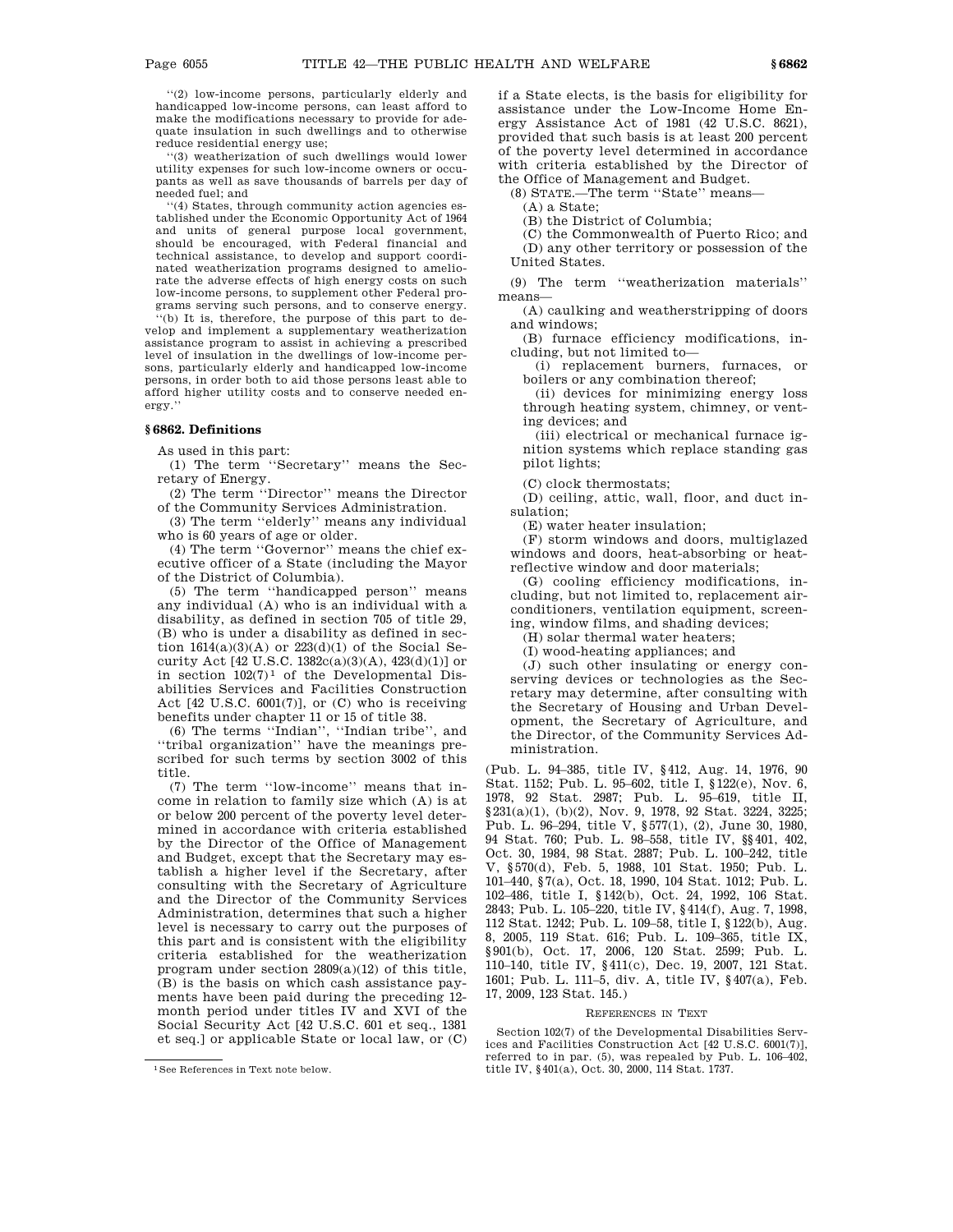Section 2809(a)(12) of this title, referred to in par. (7), which was redesignated as section 2809(a)(5) by Pub. L. 95–568, §5(a)(2)(E), Nov. 2, 1978, 92 Stat. 2426, was subsequently repealed by Pub. L. 97–35, title VI, §683(a), Aug. 13, 1981, 95 Stat. 519.

The Social Security Act, referred to in par. (7), is act Aug. 14, 1935, ch. 531, 49 Stat. 620. Titles IV and XVI of the Social Security Act are classified generally to subchapters IV (§601 et seq.) and XVI (§1381 et seq.) of chapter 7 of this title. For complete classification of this Act to the Code, see section 1305 of this title and Tables.

The Low-Income Home Energy Assistance Act of 1981, referred to in par. (7), is title XXVI of Pub. L. 97–35, Aug. 13, 1981, 95 Stat. 893, which is classified generally to subchapter II (§8621 et seq.) of chapter 94 of this title. For complete classification of this Act to the Code, see Short Title note set out under section 8621 of this title and Tables.

#### AMENDMENTS

2009—Par. (7). Pub. L. 111–5 substituted ''200 percent'' for ''150 percent'' in two places.

 $2007 - \overline{P}$ ar. (8). Pub. L. 110–140 added par. (8) and struck out former par. (8) which read as follows: ''The term 'State' means each of the States and the District of Columbia.''

2006—Par. (6). Pub. L. 109–365 struck out ''paragraphs (4), (5), and (6), respectively, of'' before ''section 3002 of this title''.

2005—Par. (7). Pub. L. 109–58 substituted ''150 percent'' for "125 percent" in two places.

1998—Par. (5)(A). Pub. L. 105–220 substituted ''an individual with a disability, as defined in section 705 of title 29'' for ''a handicapped individual as defined in section 7(7) of the Rehabilitation Act of 1973''.

1992—Par. (9)(G) to (J). Pub. L. 102–486 realigned margin of subpar. (G), added subpars. (H) and (I), and redesignated former subpar. (H) as (J).

1990—Par. (9)(G), (H). Pub. L. 101–440 added subpar. (G) and redesignated former subpar. (G) as (H).

1988—Par. (9)(G). Pub. L. 100–242 substituted a single comma for two consecutive commas after ''determine''.

1984—Par. (7)(C). Pub. L. 98–558, §401, added cl. (C).

Par. (9)(B). Pub. L. 98–558, §402(1), in amending subpar. (B) generally, substituted ", including, but not limited to'' for ''limited to'' in provisions preceding cl. (i), '', furnaces, or boilers or any combination thereof'' for ''designed to substantially increase the energy efficiency of the heating system,'' in cl. (i), and ''minimizing energy loss through heating system, chimney, or venting devices'' for ''modifying flue openings which will increase the energy efficiency of the heating system,'' in cl. (ii).

Par. (9)(C). Pub. L. 98–558, §402(2), struck out ''by rule" after "may determine,

1980—Par. (1). Pub. L. 96–294, §577(1), substituted provisions defining ''Secretary'' for provisions defining ''Administrator''.

Pars. (7), (9)(G). Pub. L. 96–294, §577(2), substituted ''Secretary'' for ''Administrator'' wherever appearing.

1978—Par. (5). Pub. L. 95–602 substituted ''section 7(7) of the Rehabilitation Act of 1973'' for ''section 7(6) of the Rehabilitation Act of 1973''.

Par. (7)(A). Pub. L. 95–619, §231(a)(1), inserted ''125 percent of'' after ''at or below'' and inserted provision authorizing the Administrator to establish a higher level for low-income computations after determining such higher level to be necessary to carry out the purposes of this part.

Par. (9). Pub. L. 95–619, §231(b)(2), substituted a specific listing of items to be considered weatherization materials for purposes of this part for a general statement of the sort of materials that could be considered as such.

#### EFFECTIVE DATE OF 2007 AMENDMENT

Amendment by Pub. L. 110–140 effective on the date that is 1 day after Dec. 19, 2007, see section 1601 of Pub. L. 110–140, set out as an Effective Date note under section 1824 of Title 2, The Congress.

## COMMUNITY SERVICES ADMINISTRATION

Community Services Administration, which was established by section 601 of Economic Opportunity Act of 1964, as amended (42 U.S.C. 2941), terminated when Economic Opportunity Act of 1964, Pub. L. 88–452, Aug. 20, 1964, 78 Stat. 508, as amended, was repealed, except for titles VIII and X, effective Oct. 1, 1981, by section 683(a) of Pub. L. 97–35, title VI, Aug. 13, 1981, 95 Stat. 519, which is classified to 42 U.S.C. 9912(a). An Office of Community Services, headed by a Director, was established in Department of Health and Human Services by section 676 of Pub. L. 97–35, which is classified to 42 U.S.C. 9905.

# **§ 6863. Weatherization program**

## **(a) Development and conduct of program by Secretary; grants to States and Indian tribal organizations**

The Secretary shall develop and conduct, in accordance with the purpose and provisions of this part, a weatherization program. In developing and conducting such program, the Secretary may, in accordance with this part and regulations promulgated under this part, make grants (1) to States, and (2) in accordance with the provisions of subsection (d) of this section, to Indian tribal organizations to serve Native Americans. Such grants shall be made for the purpose of providing financial assistance with regard to projects designed to provide for the weatherization of dwelling units, particularly those where elderly or handicapped low-income persons reside, occupied by low-income families.

# **(b) Consultation by Secretary with other Federal departments and agencies on development and publication in Federal Register of proposed regulations; required regulatory provisions; standards and procedures; rental units**

(1) The Secretary, after consultation with the Director, the Secretary of Housing and Urban Development, the Secretary of Health and Human Services, the Secretary of Labor, and the heads of such other Federal departments and agencies as the Secretary deems appropriate, shall develop and publish in the Federal Register for public comment, not later than 60 days after August 14, 1976, proposed regulations to carry out the provisions of this part. The Secretary shall take into consideration comments submitted regarding such proposed regulations and shall promulgate and publish final regulations for such purpose not later than 90 days after August 14, 1976. The development of regulations under this part shall be fully coordinated with the Director.

(2) The regulations promulgated pursuant to this section shall include provisions—

(A) prescribing, in coordination with the Secretary of Housing and Urban Development, the Secretary of Health and Human Services, and the Director of the National Institute of Standards and Technology in the Department of Commerce, for use in various climatic, structural, and human need settings, standards for weatherization materials, energy conservation techniques, and balance combinations thereof, which are designed to achieve a balance of a healthful dwelling environment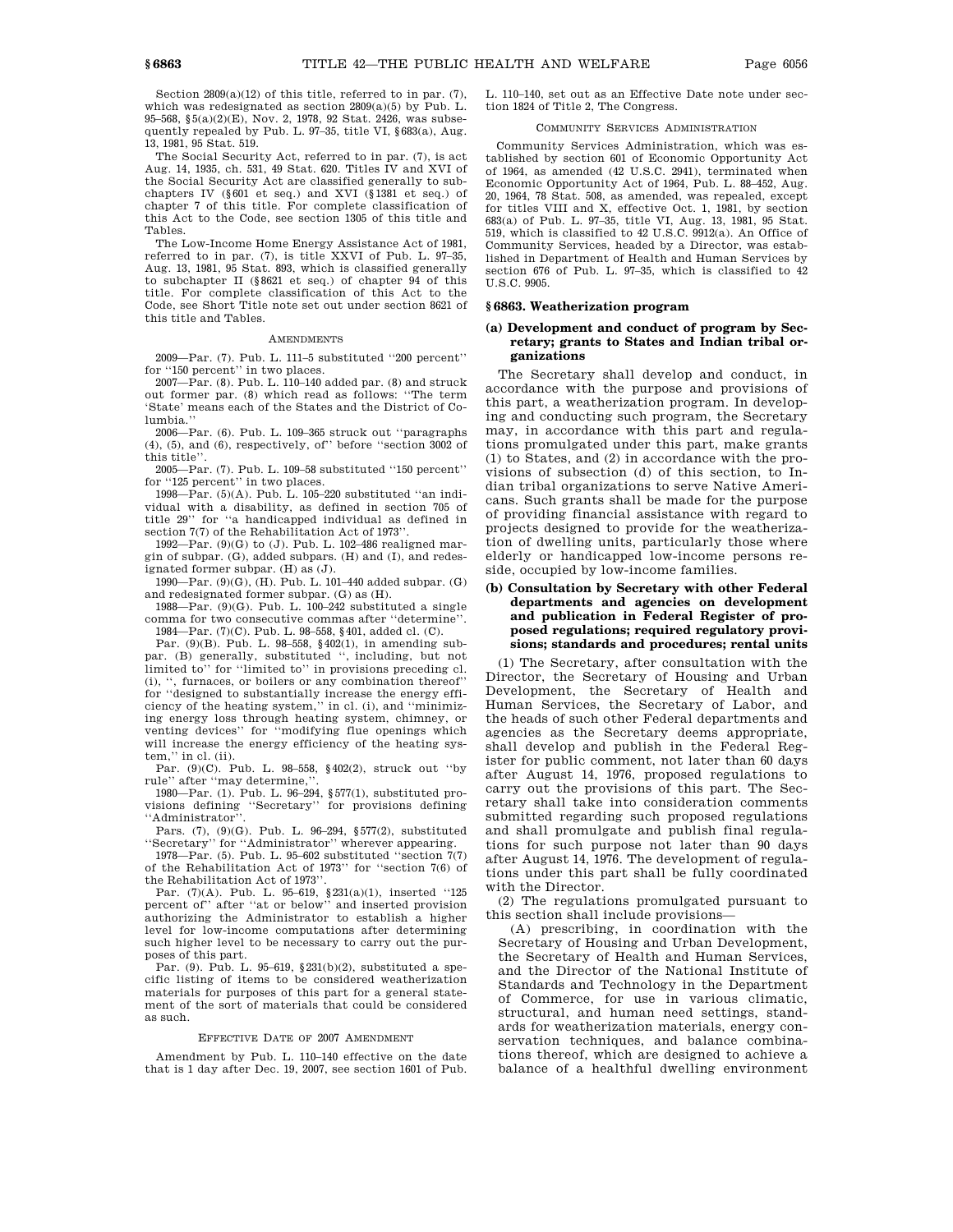and maximum practicable energy conservation;

(B) that provide guidance to the States in the implementation of this part, including guidance designed to ensure that a State establishes (i) procedures that provide protection under paragraph (5) to tenants paying for energy as a portion of their rent, and (ii) a process for monitoring compliance with its obligations pursuant to this part; and

(C) that secure the Federal investment made under this part and address the issues of eviction from and sale of property receiving weatherization materials under this part.

(3) The Secretary, in coordination with the Secretaries and Director described in paragraph (2)(A) and with the Director of the Community Services Administration and the Secretary of Agriculture, shall develop and publish in the Federal Register for public comment, not later than 60 days after November 9, 1978, proposed amendments to the regulations prescribed under paragraph (1). Such amendments shall provide that the standards described in paragraph  $(2)(A)$ shall include a set of procedures to be applied to each dwelling unit to determine the optimum set of cost-effective measures, within the cost guidelines set for the program, to be installed in such dwelling unit. Such standards shall, in order to achieve such optimum savings of energy, take into consideration the following factors—

(A) the cost of the weatherization material; (B) variation in climate; and

(C) the value of energy saved by the application of the weatherization material.

Such standards shall be utilized by the Secretary in carrying out this part, the Secretary of Agriculture in carrying out the weatherization program under section 1474(c) of this title, and the Director of the Community Services Administration in carrying out weatherization programs under section 222(a)(12) of the Economic Opportunity Act of 1964 [42 U.S.C. 2809(a)(12)]. The Secretary shall take into consideration comments submitted regarding such proposed amendment and shall promulgate and publish final amended regulations not later than 120 days after November 9, 1978.

(4) In carrying out paragraphs  $(2)(A)$  and  $(3)$ , the Secretary shall establish the standards and procedures described in such paragraphs so that weatherization efforts being carried out under this part and under programs described in the fourth sentence of paragraph (3) will accomplish uniform results among the States in any area with a similar climatic condition.

(5) In any case in which a dwelling consists of a rental unit or rental units, the State, in the implementation of this part, shall ensure that—

(A) the benefits of weatherization assistance in connection with such rental units, including units where the tenants pay for their energy through their rent, will accrue primarily to the low-income tenants residing in such units;

(B) for a reasonable period of time after weatherization work has been completed on a dwelling containing a unit occupied by an eligible household, the tenants in that unit (in-

cluding households paying for their energy through their rent) will not be subjected to rent increases unless those increases are demonstrably related to matters other than the weatherization work performed;

(C) the enforcement of subparagraph (B) is provided through procedures established by the State by which tenants may file complaints and owners, in response to such complaints, shall demonstrate that the rent increase concerned is related to matters other than the weatherization work performed; and

(D) no undue or excessive enhancement will occur to the value of such dwelling units.

(6) As a condition of having assistance provided under this part with respect to multifamily buildings, a State may require financial participation from the owners of such buildings.

# **(c) Failure of State to submit application; alternate application by any unit of general purpose local government or community action agency; submission of amended application by State**

If a State does not, within 90 days after the date on which final regulations are promulgated under this section, submit an application to the Secretary which meets the requirements set forth in section 6864 of this title, any unit of general purpose local government of sufficient size (as determined by the Secretary), or a community action agency carrying out programs under title II of the Economic Opportunity Act of 1964 [42 U.S.C. 2781 et seq.], may, in lieu of such State, submit an application (meeting such requirements and subject to all other provisions of this part) for carrying out projects under this part within the geographical area which is subject to the jurisdiction of such government or is served by such agency. A State may, in accordance with regulations promulgated under this part, submit an amended application.

# **(d) Direct grants to low-income members of Indian tribal organizations or alternate service organizations; application for funds**

(1) Notwithstanding any other provision of this part, in any State in which the Secretary determines (after having taken into account the amount of funds made available to the State to carry out the purposes of this part) that the lowincome members of an Indian tribe are not receiving benefits under this part that are equivalent to the assistance provided to other low-income persons in such State under this part, and if he further determines that the members of such tribe would be better served by means of a grant made directly to provide such assistance, he shall reserve from sums that would otherwise be allocated to such State under this part not less than 100 percent, nor more than 150 percent, of an amount which bears the same ratio to the State's allocation for the fiscal year involved as the population of all low-income Indians for whom a determination under this subsection has been made bears to the population of all low-income persons in such State.

(2) The sums reserved by the Secretary on the basis of his determination under this subsection shall be granted to the tribal organization serving the individuals for whom such a determina-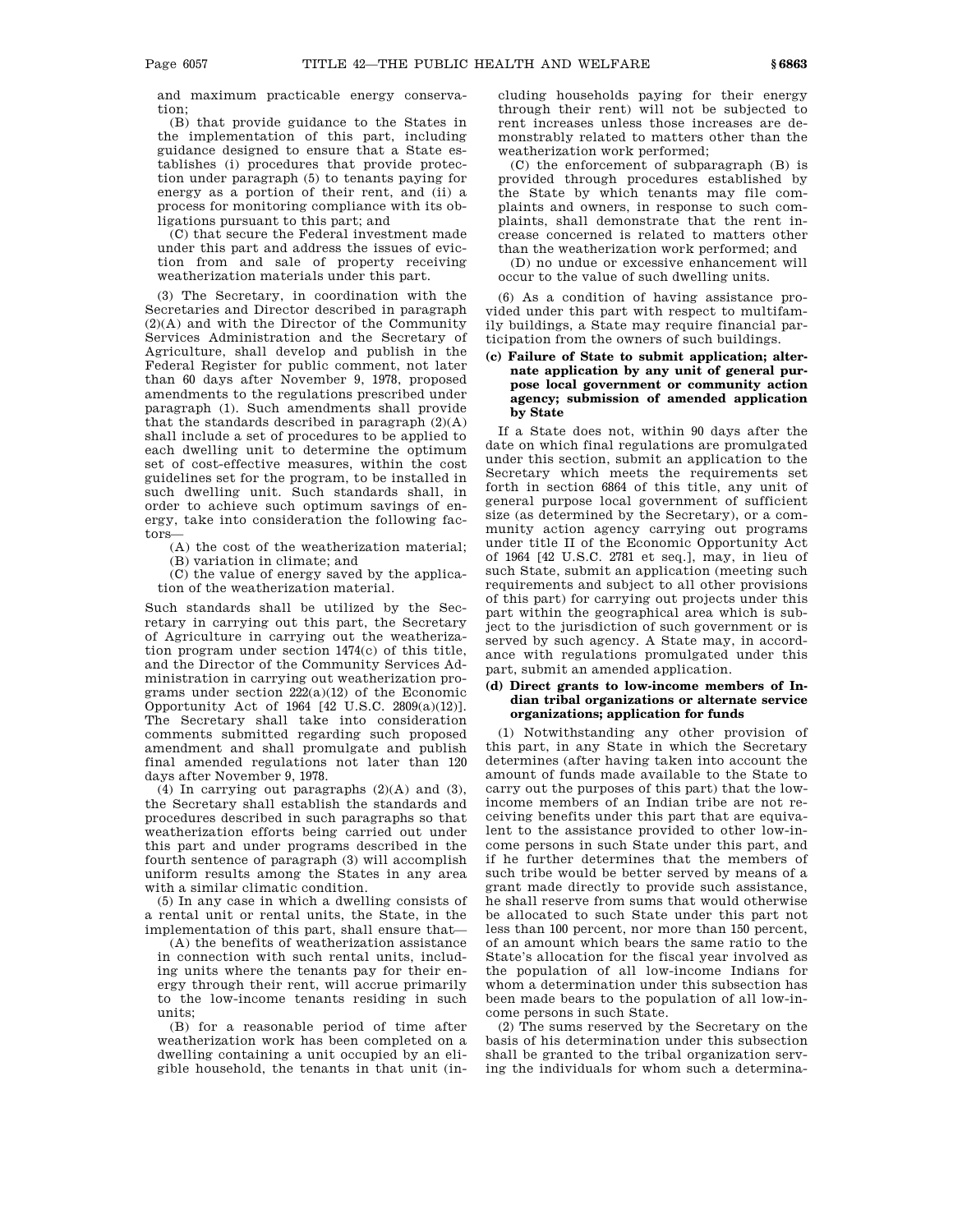tion has been made, or, where there is no tribal organization, to such other entity as he determines has the capacity to provide services pursuant to this part.

(3) In order for a tribal organization or other entity to be eligible for a grant for a fiscal year under this subsection, it shall submit to the Secretary an application meeting the requirements set forth in section 6864 of this title.

# **(e) Transfer of funds**

Notwithstanding any other provision of law, the Secretary may transfer to the Director sums appropriated under this part to be utilized in order to carry out programs, under section 222(a)(12) of the Economic Opportunity Act of 1964 [42 U.S.C. 2809(a)(12)], which further the purpose of this part.

(Pub. L. 94–385, title IV, §413, Aug. 14, 1976, 90 Stat. 1152; Pub. L. 95–619, title II, §231(a)(2), (b)(1), Nov. 9, 1978, 92 Stat. 3224; Pub. L. 96–294, title V, §§573(b), 574, 577(2), June 30, 1980, 94 Stat. 759, 760; Pub. L. 98–479, title II, §201(h), Oct. 17, 1984, 98 Stat. 2228; Pub. L. 100–418, title V, §5115(c), Aug. 23, 1988, 102 Stat. 1433; Pub. L. 101–440, §7(b), Oct. 18, 1990, 104 Stat. 1012; Pub. L. 103–82, title IV, §405(*l*), Sept. 21, 1993, 107 Stat. 922.)

#### REFERENCES IN TEXT

The Economic Opportunity Act of 1964, referred to in subsecs. (b)(3), (c), and (e), is Pub. L. 88–452, Aug. 20, 1964, 78 Stat. 508, as amended. Title II of the Economic Opportunity Act of 1964 was classified generally to subchapter II (§2781 et seq.) of chapter 34 of this title prior to repeal by Pub. L. 97–35, title VI, §683(a), Aug. 13, 1981, 95 Stat. 519. Prior to that repeal, section 222(a)(12) of that Act  $[42 \text{ U.S.C. } 2809(a)(12)]$  was redesignated as section 222(a)(5) [42 U.S.C. 2809(a)(5)] by Pub. L. 95-568, §5(a)(2)(E), Nov. 2, 1978, 94 Stat. 2426. For complete classification of this Act to the Code, see Tables.

### **AMENDMENTS**

1993—Subsec. (b)(1). Pub. L. 103–82 struck out ''the Director of the ACTION Agency," after "Labor,"

1990—Subsec. (b)(2)(B), (C). Pub. L. 101–440, §7(b)(1), added subpars. (B) and (C) and struck out former subpar. (B) which read as follows: ''designed to insure that (i) the benefits of weatherization assistance in connection with leased dwelling units will accrue primarily to low-income tenants; (ii) the rents on such dwelling units will not be raised because of any increase in the value thereof due solely to weatherization assistance provided under this part; and (iii) no undue or excessive enhancement will occur to the value of such dwelling units.''

Subsec. (b)(5), (6). Pub. L. 101–440, §7(b)(2), added pars. (5) and (6).

1988—Subsec. (b)(2)(A). Pub. L. 100–418 substituted ''National Institute of Standards and Technology'' for ''National Bureau of Standards''.

1984—Subsec. (b)(1), (2)(A). Pub. L. 98–479 substituted ''Health and Human Services'' for ''Health, Education, and Welfare''.

1980—Subsecs. (a), (b)(1), (3). Pub. L. 96–294, §577(2), substituted ''Secretary'' for ''Administrator'' wherever appearing.

Subsec. (b)(4). Pub. L. 96–294, §574, added par. (4).

Subsec. (c). Pub. L. 96–294, §§573(b), 577(2), substituted ''Secretary'' for ''Administrator'' wherever appearing, and struck out provisions relating to determinations respecting inapplicability of allocation requirement and priority for an applicable community action agency.

Subsec. (d), (e). Pub. L.  $96-294$ ,  $8577(2)$ , substituted ''Secretary'' for ''Administrator'' wherever appearing.

1978—Subsec. (a). Pub. L. 95–619, §231(a)(2), substituted ''occupied by low-income families'' for ''in which the head of the household is a low-income person'

# Subsec. (b)(3). Pub. L. 95–619, §231(b)(1), added par. (3).

# EFFECTIVE DATE OF 1993 AMENDMENT

Amendment by Pub. L. 103–82 effective Apr. 4, 1994, see section 406(b) of Pub. L. 103–82, set out as a note under section 8332 of Title 5, Government Organization and Employees.

### WEATHERIZATION ASSISTANCE GRANTS COST SHARING

Pub. L. 106–291, title II, Oct. 11, 2000, 114 Stat. 976, pro-vided in part: ''That, hereafter, Indian tribal direct grantees of weatherization assistance shall not be required to provide matching funds.''

Provisions of Pub. L. 106–113, div. B, §1000(a)(3) [title II], Nov. 29, 1999, 113 Stat. 1535, 1501A–180, which provided that sums appropriated for weatherization assistance grants were to be contingent on a cost share of 25 percent by each participating State or other qualified participant, were repealed by Pub. L. 106–469, title VI, §601(a), Nov. 9, 2000, 114 Stat. 2040.

## COMMUNITY SERVICES ADMINISTRATION

Community Services Administration, which was established by section 601 of Economic Opportunity Act of 1964, as amended (42 U.S.C. 2941), terminated when Economic Opportunity Act of 1964, Pub. L. 88–452, Aug. 20, 1964, 78 Stat. 508, as amended, was repealed, except for titles VIII and X, effective Oct. 1, 1981, by section 683(a) of Pub. L. 97–35, title VI, Aug. 13, 1981, 95 Stat. 519, which is classified to 42 U.S.C. 9912(a). An Office of Community Services, headed by a Director, was established in Department of Health and Human Services by section 676 of Pub. L. 97–35, which is classified to 42 U.S.C. 9905.

### **§ 6864. Financial assistance**

### **(a) Annual application; contents; allocation to States**

The Secretary shall provide financial assistance, from sums appropriated for any fiscal year under this part, only upon annual application. Each such application shall describe the estimated number and characteristics of the low-income persons and the number of dwelling units to be assisted and the criteria and methods to be used by the applicant in providing weatherization assistance to such persons. The application shall also contain such other information (including information needed for evaluation purposes) and assurances as may be required  $(1)$  in the regulations promulgated pursuant to section 6863 of this title and (2) to carry out this section. The Secretary shall allocate financial assistance to each State on the basis of the relative need for weatherization assistance among low-income persons throughout the States, taking into account the following factors:

(A) The number of dwelling units to be weatherized.

(B) The climatic conditions in the State respecting energy conservation, which may include consideration of annual degree days.

(C) The type of weatherization work to be done in the various settings.

(D) Such other factors as the Secretary may determine necessary, such as the cost of heating and cooling, in order to carry out the purpose and provisions of this part.

### **(b) Requirements for assistance**

The Secretary shall not provide financial assistance under this part unless the applicant has provided reasonable assurances that it has—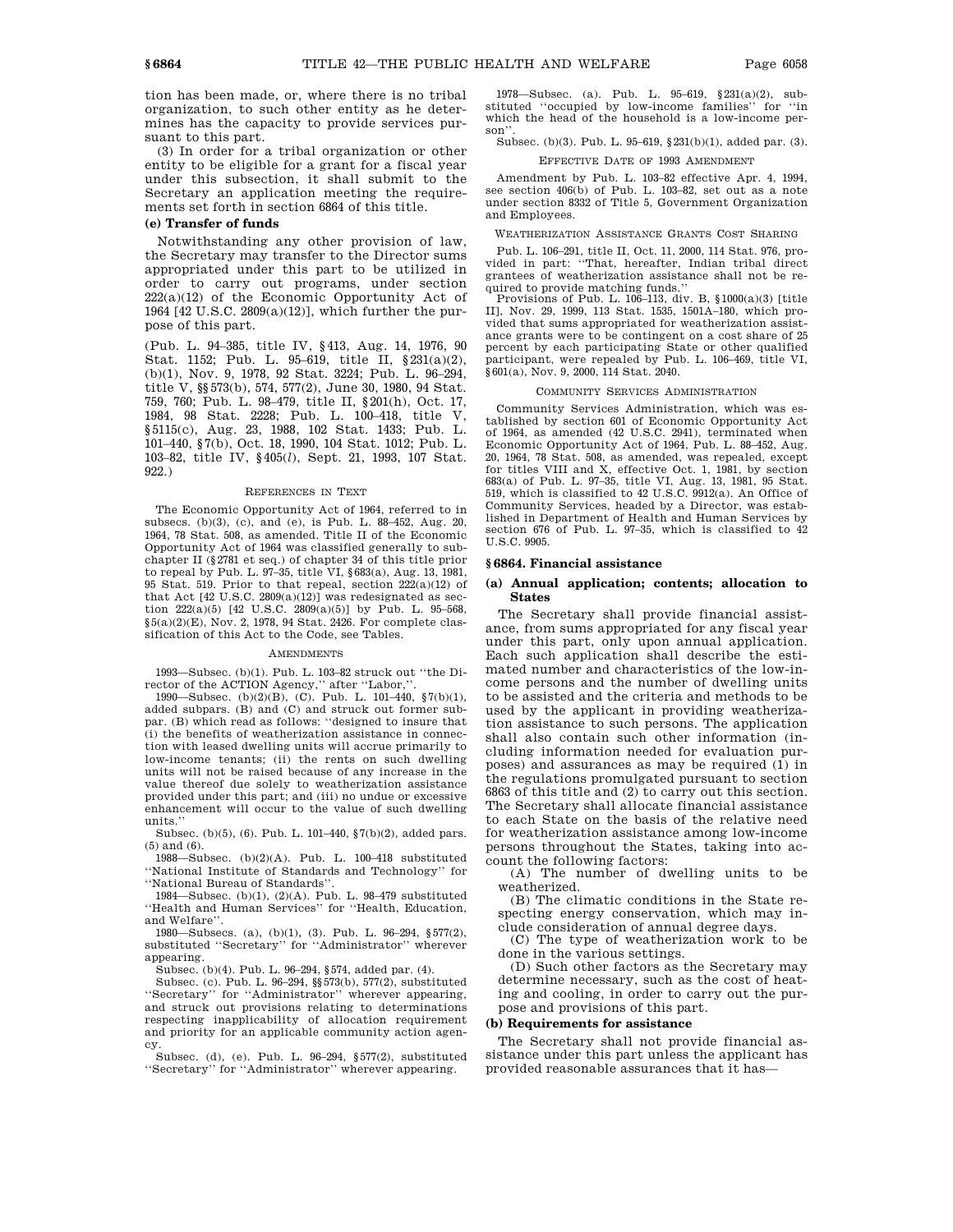(1) established a policy advisory council which (A) has special qualifications and sensitivity with respect to solving the problems of low-income persons (including the weatherization and energy-conservation problems of such persons), (B) is broadly representative of organizations and agencies which are providing services to such persons in the State or geographical area in question, and (C) is responsible for advising the responsible official or agency administering the allocation of financial assistance in such State or area with respect to the development and implementation of such weatherization assistance program;

(2) established priorities to govern the provision of weatherization assistance to low-income persons, including methods to provide priority to elderly and handicapped low-income persons, and such priority as the applicant determines is appropriate for single-family or other high-energy-consuming dwelling units;

(3) established policies and procedures designed to assure that financial assistance provided under this part will be used to supplement, and not to supplant, State or local funds, and, to the extent practicable, to increase the amounts of such funds that would be made available in the absence of Federal funds for carrying out the purpose of this part, including plans and procedures (A) for securing, to the maximum extent practicable, the services of volunteers and training participants and public service employment workers, pursuant to title I of the Workforce Investment Act of 1998 [29 U.S.C. 2801 et seq.], to work under the supervision of qualified supervisors and foremen, (B) for using Federal financial assistance under this part to increase the portion of low-income weatherization assistance that the State obtains from non-Federal sources, including private sources, and (C) for complying with the limitations set forth in section 6865 of this title; and

(4) selected on the basis of public comment received during a public hearing conducted pursuant to section 6865(b)(1) of this title, and other appropriate findings, community action agencies or other public or nonprofit entities to undertake the weatherization activities authorized by this subchapter: *Provided*, Such selection shall be based on the agency's experience and performance in weatherization or housing renovation activities, experience in assisting low-income persons in the area to be served, and the capacity to undertake a timely and effective weatherization program: *Provided further*, That in making such selection preference shall be given to any community action agency or other public or nonprofit entity which has, or is currently administering, an effective program under this subchapter or under title II of the Economic Opportunity Act of 1964 [42 U.S.C. 2781 et seq.].

### **(c) Annual update of data used in allocating funds**

Effective with fiscal year 1991, and annually thereafter, the Secretary shall update the population, eligible households, climatic, residential energy use, and all other data used in allocating the funds under this part among the States pursuant to subsection (a) of this section.

(Pub. L. 94–385, title IV, §414, Aug. 14, 1976, 90 Stat. 1154; Pub. L. 96–294, title V, §§573(c), 577(2), June 30, 1980, 94 Stat. 759, 760; Pub. L. 101–440, §7(c), (g), Oct. 18, 1990, 104 Stat. 1012, 1014; Pub. L. 105–277, div. A, §101(f) [title VIII, §405(d)(38), (f)(29)], Oct. 21, 1998, 112 Stat. 2681–337, 2681–427, 2681–434.)

# REFERENCES IN TEXT

The Workforce Investment Act of 1998, referred to in subsec. (b)(3), is Pub. L. 105–220, Aug. 7, 1998, 112 Stat. 936, as amended. Title I of the Act is classified principally to chapter 30 (§2801 et seq.) of Title 29, Labor. For complete classification of this Act to the Code, see Short Title note set out under section 9201 of Title 20, Education, and Tables.

The Economic Opportunity Act of 1964, referred to in subsec. (b)(4), is Pub. L. 88–452, Aug. 20, 1964, 78 Stat. 508, as amended. Title II of the Economic Opportunity Act of 1964 was classified generally to subchapter II (§2781 et seq.) of chapter 34 of this title prior to repeal by Pub. L. 97–35, title VI, §683(a), Aug. 13, 1981, 95 Stat. 519. For complete classification of this Act to the Code, see Tables.

## AMENDMENTS

1998—Subsec. (b)(3). Pub. L. 105–277, §101(f) [title VIII, §405(f)(29)], struck out ''the Job Training Partnership Act or'' after ''pursuant to''.

Pub. L. 105–277, §101(f) [title VIII, §405(d)(38)], substituted ''the Job Training Partnership Act or title I of the Workforce Investment Act of 1998'' for ''the Comprehensive Employment and Training Act of 1973''.

1990—Subsec. (a)(D). Pub. L. 101–440, §7(c)(1), inserted '', such as the cost of heating and cooling,'' after ''necessary''.

Subsec. (b)(3). Pub. L. 101–440, §7(g), added cl. (B) and redesignated former cl. (B) as (C).

Subsec. (c). Pub. L. 101–440, §7(c)(2), added subsec. (c). 1980—Subsec. (a). Pub. L. 96–294, §577(2), substituted ''Secretary'' for ''Administrator'' wherever appearing.

Subsec. (b). Pub. L. 96–294, §§573(c), 577(2), substituted ''Secretary'' for ''Administrator'' and added par. (4).

#### EFFECTIVE DATE OF 1998 AMENDMENT

Amendment by section 101(f) [title VIII, §405(d)(38)] of Pub. L. 105–277 effective Oct. 21, 1998, and amendment by section 101(f) [title VIII, §405(f)(29)] of Pub. L. 105–277 effective July 1, 2000, see section 101(f) [title VIII, §405(g)(1), (2)(B)] of Pub. L. 105-277, set out as a note under section 3502 of Title 5, Government Organization and Employees.

### **§ 6864a. Private sector investments**

### **(a) In general**

The Secretary shall, to the extent funds are made available for such purpose, provide financial assistance to entities receiving funding from the Federal Government or from a State through a weatherization assistance program under section 6863 or section 6864 of this title for the development and initial implementation of partnerships, agreements, or other arrangements with utilities, private sector interests, or other institutions, under which non-Federal financial assistance would be made available to support programs which install energy efficiency improvements in low-income housing.

## **(b) Use of funds**

Financial assistance provided under this section may be used for—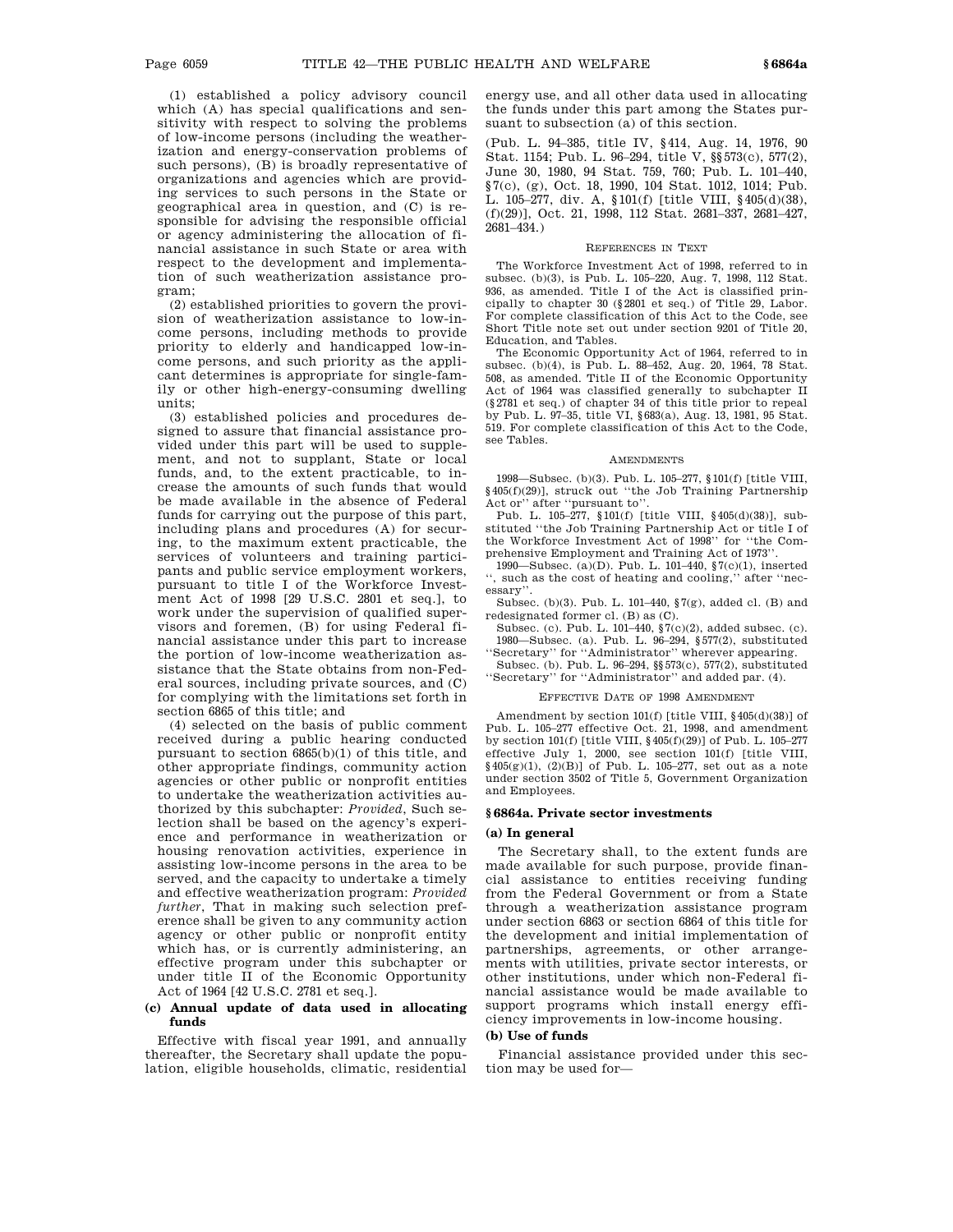(1) the negotiation of such partnerships, agreements and other arrangements;

(2) the presentation of arguments before State or local agencies;

(3) expert advice on the development of such partnerships, agreements, and other arrangements; or

(4) other activities reasonably associated with the development and initial implementation of such arrangements.

### **(c) Conditions**

(1) Financial assistance provided under this section to entities other than States shall, to the extent practicable, coincide with the timing of financial assistance provided to such entities under section 6863 or section 6864 of this title.

(2) Not less than 80 percent of amounts provided under this section shall be provided to entities other than States.

(3) A recipient of financial assistance under this section shall have up to three years to complete projects undertaken with such assistance.

(Pub. L. 94–385, title IV, §414A, as added Pub. L. 102–486, title I, §142(a), Oct. 24, 1992, 106 Stat. 2842.)

# **§ 6864b. Technical transfer grants**

### **(a) In general**

The Secretary may, to the extent funds are made available, provide financial assistance to entities receiving funding from the Federal Government or from a State through a weatherization assistance program under section 6863 or section 6864 of this title for—

(1) evaluating technical and management measures which increase program and/or private entity performance in weatherizing lowincome housing;

(2) producing technical information for use by persons involved in weatherizing low-income housing;

(3) exchanging information; and

(4) conducting training programs for persons involved in weatherizing low-income housing.

### **(b) Conditions**

(1) Not less than 50 percent of amounts provided under this section shall be awarded to entities other than States.

(2) A recipient of financial assistance under this section may contract with nonprofit entities to carry out all or part of the activities for which such financial assistance is provided.

(Pub. L. 94–385, title IV, §414B, as added Pub. L. 102–486, title I, §142(a), Oct. 24, 1992, 106 Stat. 2842.)

# **§ 6865. Limitations on financial assistance**

### **(a) Purchase of materials and administration of projects**

(1) Not more than an amount equal to 10 percent of any grant made by the Secretary under this part may be used for administrative purposes in carrying out duties under this part, except that not more than one-half of such amount may be used by any State for such purposes, and a State may provide in the plan adopted pursuant to subsection (b) of this section for recipients of grants of less than \$350,000 to use up to an additional 5 percent of such grant for administration if the State has determined that such recipient requires such additional amount to implement effectively the administrative requirements established by the Secretary pursuant to this part.

(2) The Secretary shall establish energy audit procedures and techniques which (i) meet standards established by the Secretary after consultation with the State Energy Advisory Board established under section  $6325(g)$  of this title, (ii) establish priorities for selection of weatherization measures based on their cost and contribution to energy efficiency, (iii) measure the energy requirement of individual dwellings and the rate of return of the total conservation investment in a dwelling, and (iv) account for interaction among energy efficiency measures.

# **(b) Allocation, termination or discontinuance by Secretary**

The Secretary shall insure that financial assistance provided under this part will—

(1) be allocated within the State or area in accordance with a published State or area plan, which is adopted by such State after notice and a public hearing, describing the proposed funding distributions and recipients;

(2) be allocated, pursuant to such State or area plan, to community action agencies carrying out programs under title II of the Economic Opportunity Act of 1964 [42 U.S.C. 2781 et seq.] or to other appropriate and qualified public or nonprofit entities in such State or area so that—

(A) funds will be allocated on the basis of the relative need for weatherization assistance among the low-income persons within such State or area, taking into account appropriate climatic and energy conservation factors; and

(B) due consideration will be given to the results of periodic evaluations of the projects carried out under this part in light of available information regarding the current and anticipated energy and weatherization needs of low-income persons within the State; and

(3) be terminated or discontinued during the application period only in accordance with policies and procedures consistent with the policies and procedures set forth in section 6868 of this title.

## **(c) Limitations on expenditures; exceptions; annual adjustments**

(1) Except as provided in paragraphs (3) and (4), the expenditure of financial assistance provided under this part for labor, weatherization materials, and related matters shall not exceed an average of \$6,500 per dwelling unit weatherized in that State. Labor, weatherization materials, and related matter includes, but is not limited to—

(A) the appropriate portion of the cost of tools and equipment used to install weatherization materials for a dwelling unit;

(B) the cost of transporting labor, tools, and materials to a dwelling unit;

(C) the cost of having onsite supervisory personnel;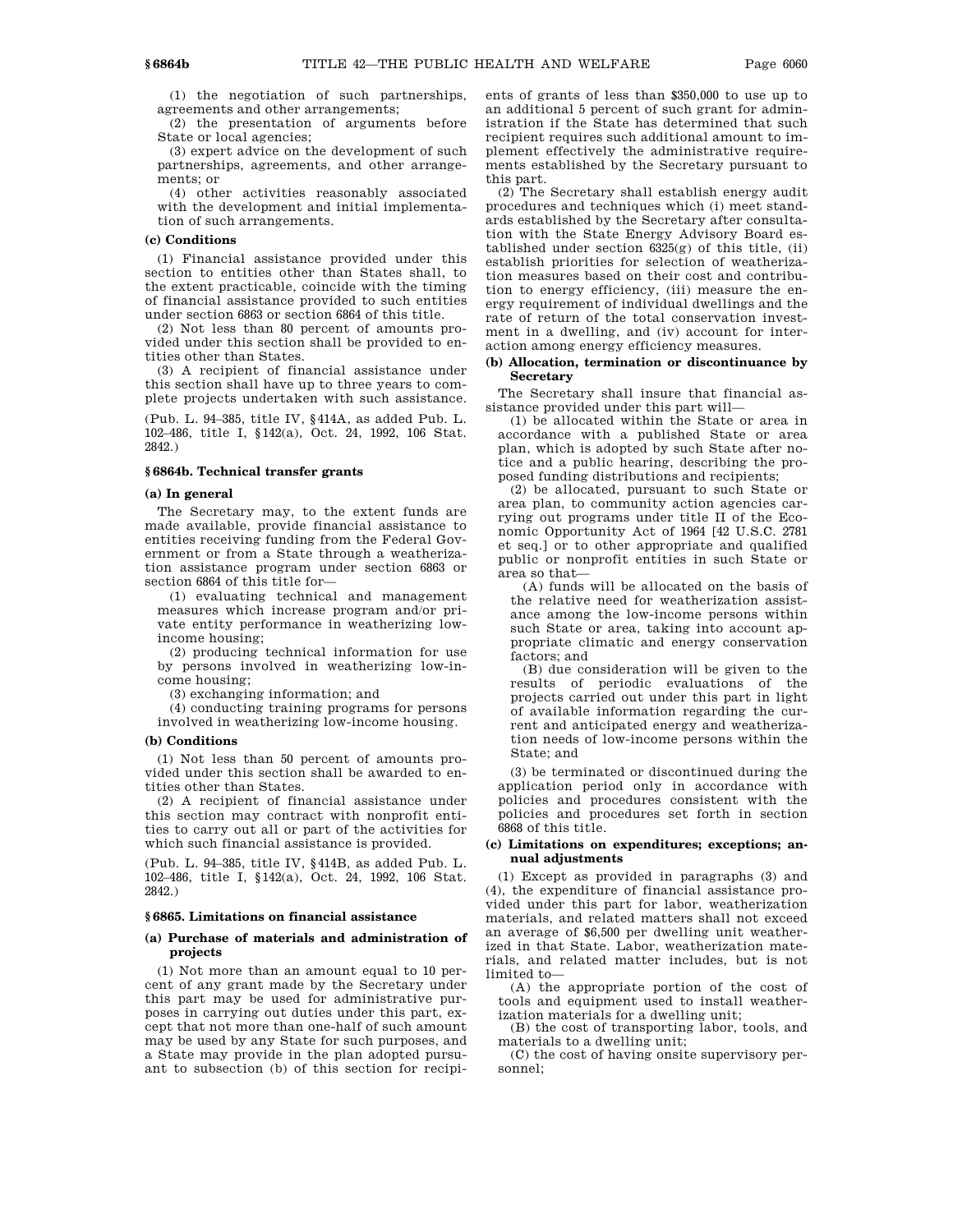(D) the cost of making incidental repairs to a dwelling unit if such repairs are necessary to make the installation of weatherization materials effective,1 and

(E) the cost of making heating and cooling modifications, including replacement 2

(2) Dwelling units partially weatherized under this part or under other Federal programs during the period September 30, 1975, through September 30, 1994, may receive further financial assistance for weatherization under this part.

(3) Beginning with fiscal year 2000, the dwelling unit averages provided in paragraphs (1) and (4) shall be adjusted annually by increasing the average amount by an amount equal to—

(A) the average amount for the previous fiscal year, multiplied by

(B) the lesser of (i) the percentage increase in the Consumer Price Index (all items, United States city average) for the most recent calendar year completed before the beginning of the fiscal year for which the determination is being made, or (ii) three percent.

(4) The expenditure of financial assistance provided under this part for labor, weatherization materials, and related matters for a renewable energy system shall not exceed an average of \$3,000 per dwelling unit.

 $(5)(\overline{A})$  The Secretary shall by regulations—

(i) establish the criteria which are to be used in prescribing performance and quality standards under paragraph  $(6)(A)(ii)$  or in specifying any form of renewable energy under paragraph  $(6)(A)(i)(I)$ ; and

(ii) establish a procedure under which a manufacturer of an item may request the Secretary to certify that the item will be treated, for purposes of this paragraph, as a renewable energy system.

(B) The Secretary shall make a final determination with respect to any request filed under subparagraph (A)(ii) within 1 year after the filing of the request, together with any information required to be filed with such request under subparagraph (A)(ii).

(C) Each month the Secretary shall publish a report of any request under subparagraph (A)(ii) which has been denied during the preceding month and the reasons for the denial.

(D) The Secretary shall not specify any form of renewable energy under paragraph  $(6)(A)(i)(I)$ unless the Secretary determines that—

(i) there will be a reduction in oil or natural gas consumption as a result of such specification;

(ii) such specification will not result in an increased use of any item which is known to be, or reasonably suspected to be, environmentally hazardous or a threat to public health or safety; and

(iii) available Federal subsidies do not make such specification unnecessary or inappropriate (in the light of the most advantageous allocation of economic resources).

(6) In this subsection—

(A) the term ''renewable energy system'' means a system which—

<sup>2</sup> So in original. Probably should be followed by a period. <sup>3</sup> See References in Text note below.

(i) when installed in connection with a dwelling, transmits or uses—

(I) solar energy, energy derived from the geothermal deposits, energy derived from biomass, or any other form of renewable energy which the Secretary specifies by regulations, for the purpose of heating or cooling such dwelling or providing hot water or electricity for use within such dwelling; or

(II) wind energy for nonbusiness residential purposes;

(ii) meets the performance and quality standards (if any) which have been prescribed by the Secretary by regulations;

(iii) in the case of a combustion rated system, has a thermal efficiency rating of at least 75 percent; and

(iv) in the case of a solar system, has a thermal efficiency rating of at least 15 percent; and

(B) the term ''biomass'' means any organic matter that is available on a renewable or recurring basis, including agricultural crops and trees, wood and wood wastes and residues, plants (including aquatic plants), grasses, residues, fibers, and animal wastes, municipal wastes, and other waste materials.

# **(d) Supplementary financial assistance to States**

Beginning with fiscal year 1992, the Secretary may allocate funds appropriated pursuant to section  $6872(b)^3$  of this title to provide supplementary financial assistance to those States which the Secretary determines have achieved the best performance during the previous fiscal year in achieving the purposes of this part. In making this determination, the Secretary shall—

(1) consult with the State Energy Advisory Board established under section 6325(g) of this title; and

(2) give priority to those States which, during such previous fiscal year, obtained a significant portion of income from non-Federal sources for their weatherization programs or increased significantly the portion of low-income weatherization assistance that the State obtained from non-Federal sources.

## **(e) Supplementary financial assistance to grant recipients**

(1)(A) Beginning with fiscal year 1992, the Secretary may allocate, from funds appropriated pursuant to section  $6872(b)^3$  of this title, among the States an equal amount for each State not to exceed \$100,000 per State. Each State shall make available amounts received under this subsection to provide supplementary financial assistance to recipients of grants under this part that have achieved the best performance during the previous fiscal year in advancing the purposes of this part.

(B) None of the funds made available under this subsection may be used by any State for administrative purposes.

(2) The Secretary shall, after consulting with the State Energy Advisory Board referred to in subsection (d)(1) of this section, prescribe guide-

<sup>1</sup>So in original. The comma probably should be a semicolon.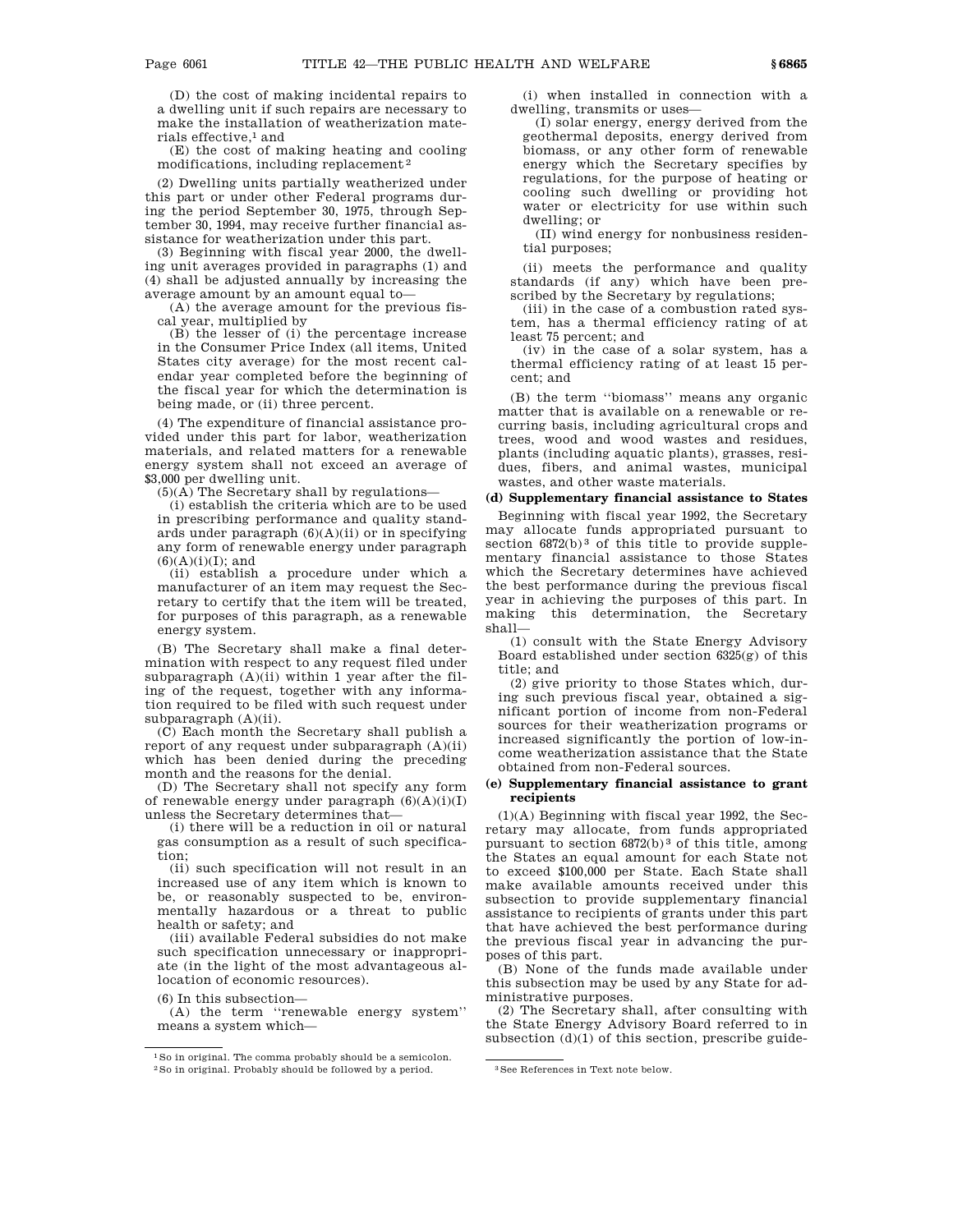lines to be used by each State in making available supplementary financial assistance under this subsection, with a priority being given to subgrantees that, by law or through administrative or other executive action, provided non-Federal resources (including private resources) to supplement Federal financial assistance under this part during the previous fiscal year.

(Pub. L. 94–385, title IV, §415, Aug. 14, 1976, 90 Stat. 1155; Pub. L. 95–619, title II, §231(c), Nov. 9, 1978, 92 Stat. 3225; Pub. L. 96–294, title V, §§571, 572, 573(a), 575, 577(2), June 30, 1980, 94 Stat. 759, 760; Pub. L. 98–558, title IV, §§403, 404, Oct. 30, 1984, 98 Stat. 2887, 2888; Pub. L. 101–440, §7(d)–(f), (i), Oct. 18, 1990, 104 Stat. 1013, 1014; Pub. L. 106–469, title VI, §601(b), Nov. 9, 2000, 114 Stat. 2040; Pub. L. 109–58, title II, §206(a), Aug. 8, 2005, 119 Stat. 654; Pub. L. 111–5, div. A, title IV, §407(b), (e), Feb. 17, 2009, 123 Stat. 146.)

#### REFERENCES IN TEXT

The Economic Opportunity Act of 1964, referred to in subsec. (b)(2), is Pub. L. 88–452, Aug. 20, 1964, 78 Stat. 508. Title II of the Economic Opportunity Act of 1964 was classified generally to subchapter II (§2781 et seq.) of chapter 34 of this title prior to repeal by Pub. L. 97–35, title VI, §683(a), Aug. 13, 1981, 95 Stat. 519. For complete classification of this Act to the Code, see Tables.

Section 6872 of this title, referred to in subsecs. (d) and  $(e)(1)(A)$ , was amended by Pub. L. 105–388, §3, Nov. 13, 1998, 112 Stat. 3477, and, as so amended, no longer contains a subsec. (b).

### **AMENDMENTS**

2009—Subsec. (c)(1). Pub. L. 111–5, §407(b), substituted ''\$6,500'' for ''\$2,500'' in introductory provisions.

Subsec. (c)(2). Pub. L. 111–5, §407(e), substituted ''September 30, 1994'' for ''September 30, 1979''.

2005—Subsec. (c)(1). Pub. L. 109–58, §206(a)(1), substituted ''in paragraphs (3) and (4)'' for ''in paragraph (3)'' in introductory provisions.

Subsec. (c)(3). Pub. L. 109–58,  $§206(a)(2)$ , substituted ''dwelling unit averages provided in paragraphs (1) and (4)'' for ''\$2,500 per dwelling unit average provided in paragraph (1)'' in introductory provisions.

Subsec. (c)(4) to (6). Pub. L. 109–58, §206(a)(3), added pars. (4) to (6).

2000—Subsec. (a)(1). Pub. L. 106–469, §601(b)(1), struck out first sentence which read as follows: ''Except as provided in paragraph (2), an average of at least forty percent of the funds provided in a State under this part for weatherization materials, labor, and related matters described in subsection (c) of this section shall be spent for weatherization materials.''

Subsec. (a)(2). Pub. L. 106–469, §601(b)(2)(C), struck out subpar. (B) which read as follows: ''The Secretary shall make information on energy audit procedures and techniques available to States applying for a waiver under subparagraph (A) and shall provide training for State and local agencies in the implementation of such procedures and techniques.''

Pub. L. 106-469,  $§ 601(b)(2)(B)$ , which directed amendment of par. (2) by substituting "establish" for "approve a State's application to waive the 40 percent requirement established in paragraph (1) if the State includes in its plan'', was executed by making the substitution for ''approve a State's application to waive the 40-percent requirement established in paragraph (1) if the State includes in its plan'', to reflect the probable intent of Congress.

Pub. L. 106–469, §601(b)(2)(A), struck out ''(A)'' before ''The Secretary shall approve''.

Subsec. (c)(1). Pub. L. 106–469, §601(b)(3)(A), (B), in introductory provisions, substituted ''paragraph (3)'' for ''paragraphs (3) and (4)'' and ''\$2,500'' for ''\$1,600''.

Subsec. (c)(1)(E). Pub. L. 106-469,  $\$601(b)(3)(C)–(E)$ , added subpar. (E).

Subsec. (c)(3). Pub. L. 106–469, §601(b)(4), in introductory provisions, substituted ''2000, the \$2,500 per dwelling unit average'' for ''1991, the \$1,600 per dwelling unit limitation'' and ''average amount'' for ''limitation amount'', in subpar. (A), substituted ''average'' for ''limitation'', and, in subpar. (B), inserted ''the'' after ''beginning of''.

Subsec. (c)(4). Pub. L. 106–469, §601(b)(5), struck out par. (4), which required the Secretary, upon State application, to establish a separate average per dwelling unit limitation for dwelling units in the State.

1990—Subsec. (a). Pub. L. 101–440, §7(d), substituted ''(1) Except as provided in paragraph (2), an average'' for ''An average'', inserted before period at end '', and a State may provide in the plan adopted pursuant to subsection (b) of this section for recipients of grants of less than \$350,000 to use up to an additional 5 percent of such grant for administration if the State has determined that such recipient requires such additional amount to implement effectively the administrative requirements established by the Secretary pursuant to this part'', and added par. (2).<br>Subsec. (c)(1). Pub. L. 101–440,  $\sqrt[6]{7}$ (e)(1), substituted

''Except as provided in paragraphs (3) and (4), the expenditure'' for ''The expenditure''.

Subsec. (c)(3), (4). Pub. L. 101–440, §7(e)(2), added pars. (3) and (4).

Subsec. (d). Pub. L. 101–440, §7(i), added subsec. (d).

Pub. L. 101–440, §7(f), struck out subsec. (d) which established a performance fund to provide financial assistance to those States the Secretary determined to have demonstrated the best performance during the previous fiscal year in providing weatherization assistance.

Subsec. (e). Pub. L. 101–440, §7(i), added subsec. (e). 1984—Subsec. (a). Pub. L. 98–558, §403(1), substituted provisions that an average of at least forty percent of

the funds provided shall be spent for weatherization for former provisions which directed the Secretary to use funds to the maximum extent practicable.

Subsec. (c). Pub. L. 98–558, §403(2), in amending subsec. (c) generally, substituted provisions that expenditures shall not exceed an average of \$1,600 per dwelling unit for former provisions which provided for an \$800 per dwelling unit limit in par. (1), struck out ''(not to exceed \$150)'' after ''the cost'' in par. (1)(D), substituted provisions that dwelling units partially weatherized between certain dates could receive further financial assistance under this part for former provisions that \$800 limit would not apply if the State policy advisory council requested greater amounts from the Secretary and the Secretary gave approval in par. (2), and deleted former par. (3) which provided that in areas where the Secretary, after consultation with the Secretary of Labor, determined that there was an insufficient number of volunteers and training participants and public service employment workers, assisted pursuant to the Comprehensive Employment and Training Act of 1973, available to work on weatherization projects under the supervision of qualified supervisors and foremen, the Secretary could increase the limitation of \$800 to not more than \$1,600 to cover the costs of paying persons who would install the weatherization materials and, to the maximum extent practicable, who would otherwise be able to participate as training participants and public service employment workers pursuant to the Comprehensive Employment and Training Act of 1973.

Subsec. (d). Pub. L. 98–558, §404, added subsec. (d). 1980—Subsec. (a). Pub. L. 96–294, §§571, 577(2), substituted "Secretary" for "Administrator" and provisions limiting amounts used for administrative purposes in any grant made by the Secretary under this part for provisions limiting amounts used for administrative purposes in any grant made pursuant to section 6863(a) of this title and any allocations under this section.

Subsec. (b). Pub. L. 96–294, §§573(a), 577(2), substituted in provision preceding par. (1) ''Secretary'' for ''Admin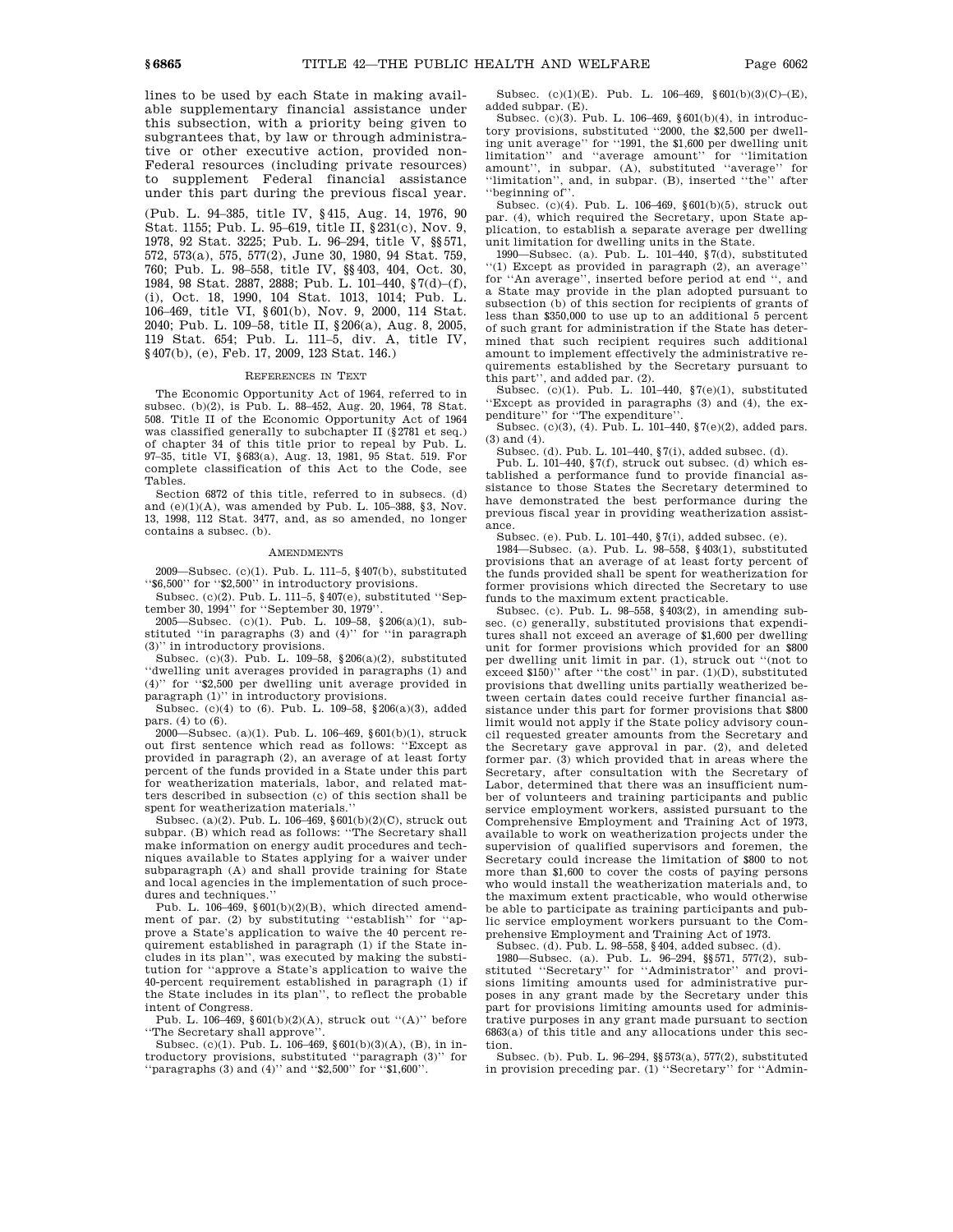istrator'', redesignated former par. (2)(C) as (B), and struck out former par. (2)(B), which related to funds allocated for carrying out weatherization projects under this part in the geographical area served by the emergency program.

Subsec. (c)(1). Pub. L. 96–294, §§572(1), 575, inserted in provision preceding subpar. (A) reference to par. (3) and in subpar. (D) substituted ''\$150'' for ''\$100''.

Subsec. (c)(2). Pub. L. 96–294, §577(2), substituted ''Secretary'' for ''Administrator'' wherever appearing. Subsec. (c)(3). Pub. L. 96–294, §572(2), added par. (3). 1978—Subsec. (a). Pub. L. 95–619, §231(c)(1), authorized

expenditure of allocations under this part for costs related to weatherization of a dwelling unit as provided in subsec. (c) of this section and substituted an administrative expenses limitation of five percent of any allocation under this section for a similar limitation of ten percent of any such allocation.

Subsec. (c). Pub. L. 95–619, §231(c)(2), included expenditure of financial assistance provided under this section for costs related to procurement and installation of weatherization materials in dwelling units in the maximum amount available per dwelling unit and increased such maximum amount to \$800 per unit.

### PERFORMANCE FUND; RESTRICTION ON USE

Pub. L. 99–190, §101(d) [title II, §201], Dec. 19, 1985, 99 Stat. 1224, 1253, provided: ''That section 404 of Public Law 98–558 [enacting subsec. (d) of this section] shall not be effective in any fiscal year in which the amount made available for low income weatherization assistance from appropriations under this head is less than 5 per centum above the amount made available in fiscal year 1985.''

## **§ 6866. Monitoring and evaluation of funded projects; technical assistance; limitation on assistance**

The Secretary, in coordination with the Director, shall monitor and evaluate the operation of projects receiving financial assistance under this part through methods provided for in section 6867(a) of this title, through onsite inspections, or through other means, in order to assure the effective provision of weatherization assistance for the dwelling units of low-income persons. The Secretary shall also carry out periodic evaluations of the program authorized by this part and projects receiving financial assistance under this part. The Secretary may provide technical assistance to any such project, directly and through persons and entities with a demonstrated capacity in developing and implementing appropriate technology for enhancing the effectiveness of the provision of weatherization assistance to the dwelling units of low-income persons, utilizing in any fiscal year not to exceed up to 20 percent of the sums appropriated for such year under this part.

(Pub. L. 94–385, title IV, §416, Aug. 14, 1976, 90 Stat. 1156; Pub. L. 96–294, title V, §577(2), June 30, 1980, 94 Stat. 760; Pub. L. 111–5, div. A, title IV, §407(d), Feb. 17, 2009, 123 Stat. 146.)

#### AMENDMENTS

2009—Pub. L. 111–5 substituted ''up to 20 percent'' for ''10 percent''.

1980—Pub. L. 96–294 substituted ''Secretary'' for ''Administrator'' wherever appearing.

### **§ 6867. Administration of projects receiving financial assistance**

### **(a) Reporting requirements**

The Secretary, in consultation with the Director, by general or special orders, may require any recipient of financial assistance under this part to provide, in such form as he may prescribe, such reports or answers in writing to specific questions, surveys, or questionnaires as may be necessary to enable the Secretary and the Director to carry out their functions under this part.

## **(b) Maintenance of records**

Each person responsible for the administration of a weatherization assistance project receiving financial assistance under this part shall keep such records as the Secretary may prescribe in order to assure an effective financial audit and performance evaluation of such project.

## **(c) Audit and examination of books, etc.**

The Secretary, the Director (with respect to community action agencies), and the Comptroller General of the United States, or any of their duly authorized representatives, shall have access for the purpose of audit and examination to any books, documents, papers, information, and records of any project receiving financial assistance under this part that are pertinent to the financial assistance received under this part.

### **(d) Method of payments**

Payments under this part may be made in installments and in advance, or by way of reimbursement, with necessary adjustments on account of overpayments or underpayments.

(Pub. L. 94–385, title IV, §417, Aug. 14, 1976, 90 Stat. 1156; Pub. L. 96–294, title V, §577(2), June 30, 1980, 94 Stat. 760.)

#### **AMENDMENTS**

1980—Subsecs. (a) to (c). Pub. L. 96–294 substituted ''Secretary'' for ''Administrator'' wherever appearing.

## **§ 6868. Approval of application or amendment for financial assistance; administrative procedures applicable**

(a) The Secretary shall not finally disapprove any application submitted under this part, or any amendment thereto, without first affording the State (or unit of general purpose local government or community action agency under section 6863(c) of this title, as appropriate) in question, as well as other interested parties, reasonable notice and an opportunity for a public hearing. The Secretary may consolidate into a single hearing the consideration of more than one such application for a particular fiscal year to carry out projects within a particular State. Whenever the Secretary, after reasonable notice and an opportunity for a public hearing, finds that there is a failure to comply substantially with the provisions of this part or regulations promulgated under this part, he shall notify the agency or institution involved and other interested parties that such State (or unit of general purpose local government or agency, as appropriate) will no longer be eligible to participate in the program under this part until the Secretary is satisfied that there is no longer any such failure to comply.

(b) Reasonable notice under this section shall include a written notice of intention to act adversely (including a statement of the reasons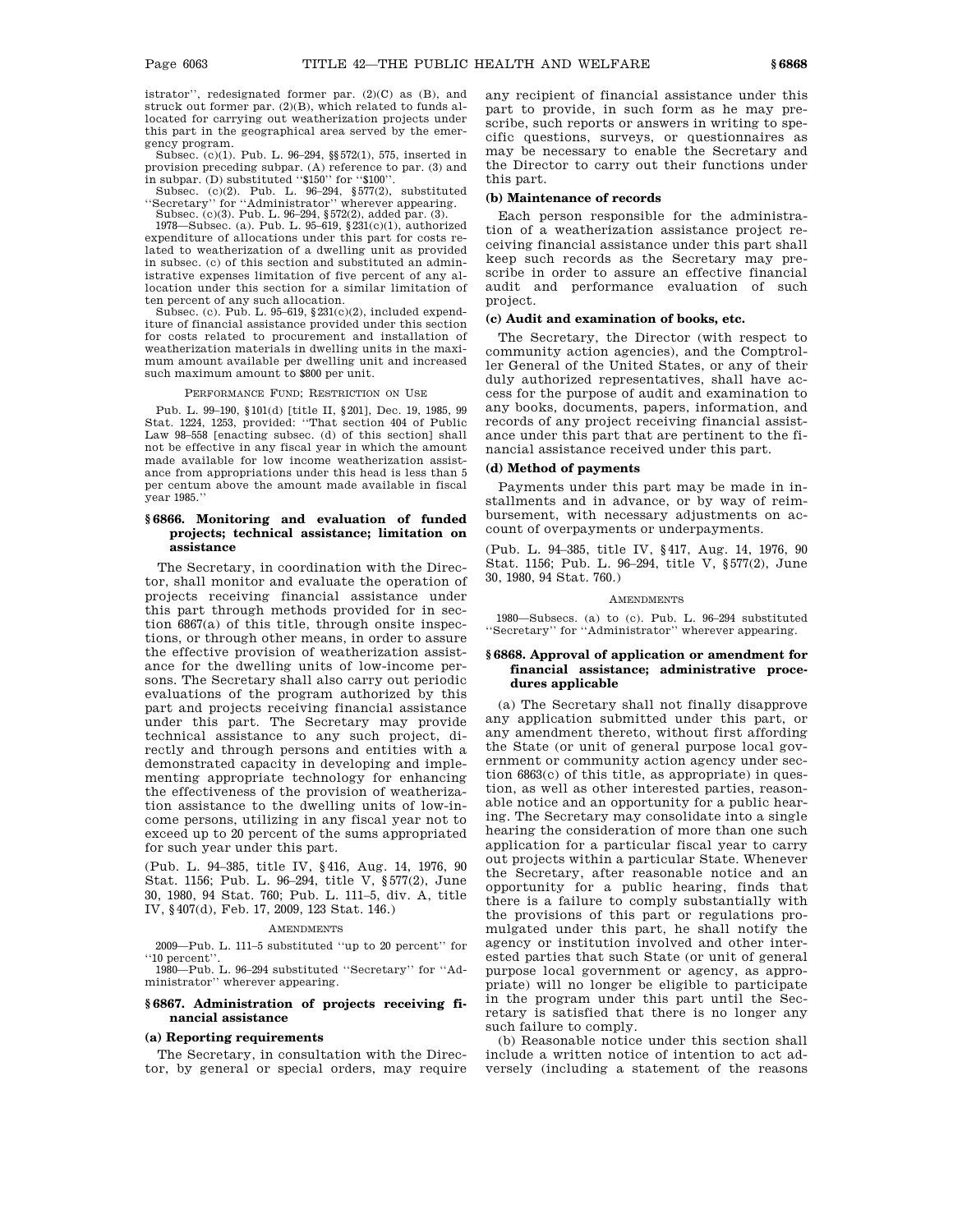therefor) and a reasonable period of time within which to submit corrective amendments to the application, or to propose corrective action.

(Pub. L. 94–385, title IV, §418, Aug. 14, 1976, 90 Stat. 1157; Pub. L. 96–294, title V, §577(2), June 30, 1980, 94 Stat. 760.)

### AMENDMENTS

1980—Subsec. (a). Pub. L. 96–294 substituted ''Secretary'' for ''Administrator'' wherever appearing.

## **§ 6869. Judicial review of final action by Secretary on application**

# **(a) Time for appeal; jurisdiction; filing of administrative record by Secretary**

If any applicant is dissatisfied with the Secretary's final action with respect to the application submitted by it under section 6864 of this title or with a final action under section 6868 of this title, such applicant may, within 60 days after notice of such action, file with the United States court of appeals for the circuit in which the State involved is located a petition for review of that action. A copy of the petition shall be forthwith transmitted by the clerk of the court to the Secretary. The Secretary thereupon shall file in the court the record of the proceedings on which he based his action, as provided in section 2112 of title 28.

## **(b) Conclusiveness of findings of Secretary; remand; modified findings by Secretary; certification of record**

The findings of fact by the Secretary, if supported by substantial evidence, shall be conclusive. The court may, for good cause shown, remand the case to the Secretary to take further evidence, and the Secretary may thereupon make new or modified findings of fact and may modify his previous action. The Secretary shall certify to the court the record of any such further proceedings. Such new or modified findings of fact shall likewise be conclusive if supported by substantial evidence.

# **(c) Power of court to affirm or set aside action of Secretary; appeal to Supreme Court**

The court shall have jurisdiction to affirm the action of the Secretary or to set it aside, in whole or in part. The judgment of the court shall be subject to review by the Supreme Court of the United States upon certiorari or certification, as provided in section 1254 of title 28.

(Pub. L. 94–385, title IV, §419, Aug. 14, 1976, 90 Stat. 1157; Pub. L. 96–294, title V, §577(2), (3), June 30, 1980, 94 Stat. 760.)

# AMENDMENTS

1980—Subsecs. (a) to (c). Pub. L. 96–294 substituted ''Secretary'' for ''Administrator'' wherever appearing, and ''Secretary's'' for ''Administrator's''.

## **§ 6870. Prohibition against discrimination; notification to funded project of violation; penalties for failure to comply**

(a) No person in the United States shall, on the ground of race, color, national origin, or sex, or on the ground of any other factor specified in any Federal law prohibiting discrimination, be excluded from participation in, be denied the

benefits of, or be subjected to discrimination under any program, project, or activity supported in whole or in part with financial assistance under this part.

(b) Whenever the Secretary determines that a recipient of financial assistance under this part has failed to comply with subsection (a) of this section or any applicable regulation, he shall notify the recipient thereof in order to secure compliance. If, within a reasonable period of time thereafter, such recipient fails to comply, the Secretary shall—

(1) refer the matter to the Attorney General with a recommendation that an appropriate civil action be instituted;

(2) exercise the power and functions provided by title VI of the Civil Rights Act of 1964 [42 U.S.C. 2000d et seq.] and any other applicable Federal nondiscrimination law; or

(3) take such other action as may be authorized by law.

(Pub. L. 94–385, title IV, §420, Aug. 14, 1976, 90 Stat. 1158; Pub. L. 96–294, title V, §577(2), June 30, 1980, 94 Stat. 760.)

#### REFERENCES IN TEXT

The Civil Rights Act of 1964, referred to in subsec. (b)(2), is Pub. L. 88–352, July 2, 1964, 78 Stat. 241, as amended. Title VI of the Civil Rights Act of 1964 is classified generally to subchapter V (§2000d et seq.) of chapter 21 of this chapter. For complete classification of this Act to the Code, see Short Title note set out under section 2000a of this title and Tables.

#### AMENDMENTS

1980—Subsec. (b). Pub. L. 96–294 substituted ''Secretary'' for ''Administrator'' wherever appearing.

## **§ 6871. Annual report by Secretary and Director to President and Congress on weatherization program**

The Secretary and (with respect to the operation and effectiveness of activities carried out through community action agencies) the Director shall each submit, on or before March 31, 1977, and annually thereafter, a report to the Congress and the President describing the weatherization assistance program carried out under this part or any other provision of law, including the results of the periodic evaluations and monitoring activities required by section 6866 of this title. Such report shall include information and data furnished by each State on the average costs incurred in weatherization of individual dwelling units, the average size of the dwellings being weatherized, and the average income of households receiving assistance under this part.

(Pub. L. 94–385, title IV, §421, Aug. 14, 1976, 90 Stat. 1158; Pub. L. 96–294, title V, §577(2), June 30, 1980, 94 Stat. 760; Pub. L. 101–440, §7(h), Oct. 18, 1990, 104 Stat. 1014.)

### **AMENDMENTS**

1990—Pub. L. 101–440 struck out ''through 1979'' after ''and annually thereafter'' and inserted at end ''Such report shall include information and data furnished by each State on the average costs incurred in weatherization of individual dwelling units, the average size of the dwellings being weatherized, and the average income of

households receiving assistance under this part.'' 1980—Pub. L. 96–294 substituted ''Secretary'' for ''Administrator''.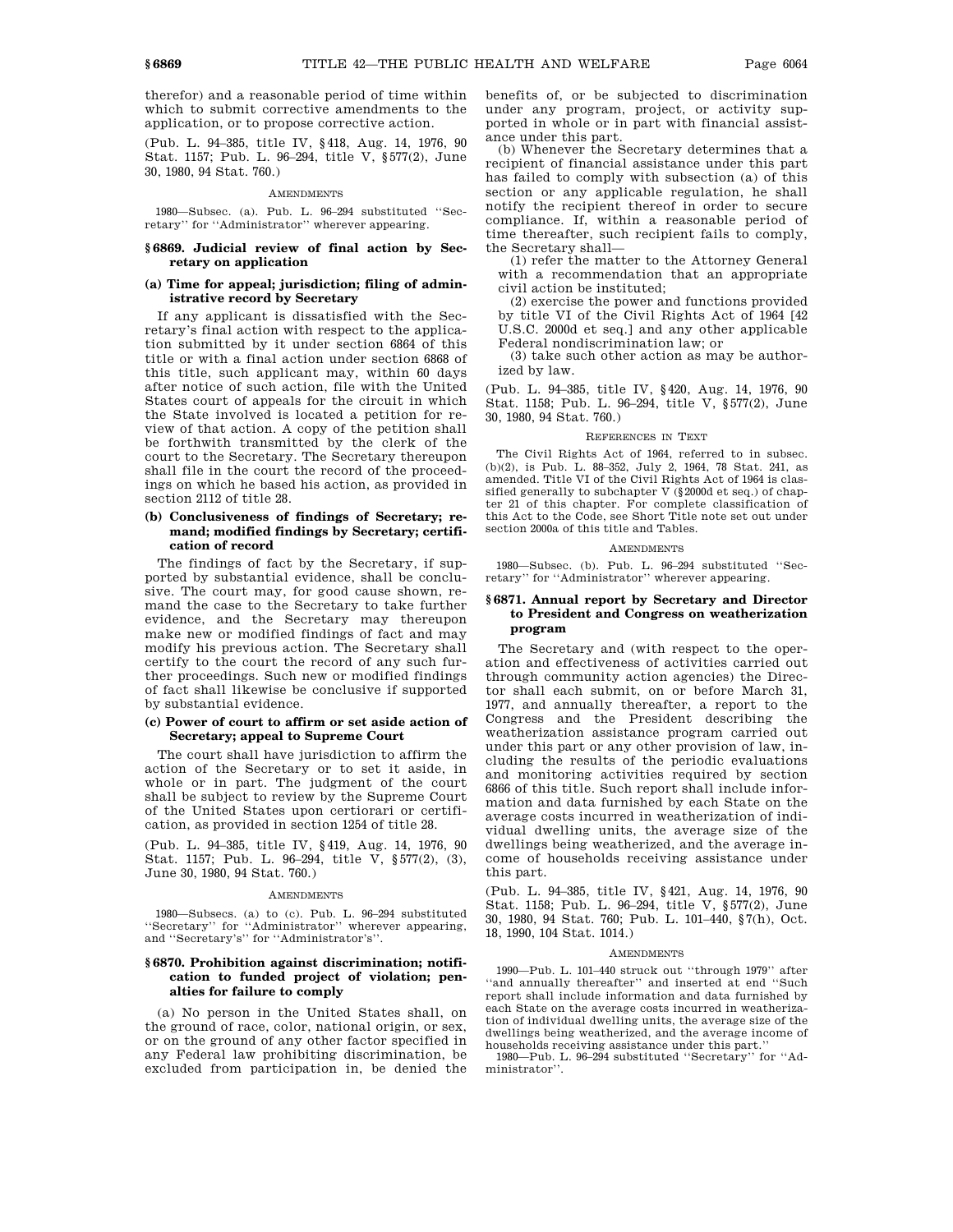# **§ 6872. Authorization of appropriations**

For the purpose of carrying out the weatherization program under this part, there are authorized to be appropriated—

- (1) \$750,000,000 for fiscal year 2008;
- (2) \$900,000,000 for fiscal year 2009;
- (3) \$1,050,000,000 for fiscal year 2010;
- (4) \$1,200,000,000 for fiscal year 2011; and
- (5) \$1,400,000,000 for fiscal year 2012..1

(Pub. L. 94–385, title IV, §422, Aug. 14, 1976, 90 Stat. 1158; Pub. L. 95–619, title II, §231(d), Nov. 9, 1978, 92 Stat. 3226; Pub. L. 96–294, title V, §576, June 30, 1980, 94 Stat. 760; Pub. L. 98–181, title I [title IV, §464], Nov. 30, 1983, 97 Stat. 1235; Pub. L. 101–440, §8(c), Oct. 18, 1990, 104 Stat. 1016; Pub. L. 105–388, §3, Nov. 13, 1998, 112 Stat. 3477; Pub. L. 109–58, title I, §122(a), Aug. 8, 2005, 119 Stat. 616; Pub. L. 110–140, title IV, §411(a), Dec. 19, 2007, 121 Stat. 1600.)

### **AMENDMENTS**

2007—Pub. L. 110–140 substituted ''appropriated—'' and pars. (1) to (5) for ''appropriated \$500,000,000 for fiscal year 2006, \$600,000,000 for fiscal year 2007, and \$700,000,000 for fiscal year 2008''.

2005—Pub. L. 109–58 substituted ''\$500,000,000 for fiscal year 2006, \$600,000,000 for fiscal year 2007, and \$700,000,000 for fiscal year 2008'' for ''for fiscal years 1999 through 2003 such sums as may be necessary''.

1998—Pub. L. 105–388 reenacted section catchline without change and amended text generally. Prior to amendment, text read as follows:

''(a) There are authorized to be appropriated for purposes of carrying out the weatherization program under this part, other than under subsections (d) and (e) of section 6865 of this title, not to exceed \$200,000,000 for fiscal year 1991 and such sums as may be necessary for fiscal years 1992, 1993, and 1994.

''(b) There are authorized to be appropriated for purposes of carrying out the weatherization program under subsections (d) and (e) of section 6865 of this title, not to exceed \$20,000,000 for fiscal year 1992 and such sums as may be necessary for fiscal years 1993 and 1994.''

1990—Pub. L. 101–440 amended section generally. Prior to amendment, section read as follows: ''Of the funds authorized by section 1005(1) of the Omnibus Budget Reconciliation Act of 1981 for energy conservation for fiscal year 1984, not less than \$190,000,000 is authorized to be appropriated to carry out the weatherization program under this part. There is authorized to be appropriated such sums as may be necessary for fiscal year 1985 to carry out such weatherization program. Any amount appropriated under this section shall remain available until expended.''

1983—Pub. L. 98–181 amended section generally, providing that, of the funds authorized by section 1005(1) of the Omnibus Budget Reconciliation Act of 1981 for energy conservation for fiscal year 1984, not less than \$190,000,000 was authorized to be appropriated to carry out the weatherization program under this part, and substituted provisions authorizing the appropriation of such sums as may be necessary for fiscal year 1985 to carry out the weatherization program for provisions that had authorized the appropriations of \$55,000,000 for the fiscal year ending on Sept. 30, 1977, \$130,000,000 for the fiscal year ending on Sept. 30, 1978, \$200,000,000 for the fiscal year ending on Sept. 30, 1979, \$200,000,000 for the fiscal year ending on Sept. 30, 1980, and \$200,000,000 for the fiscal year ending on Sept. 30, 1981.

1980—Pub. L. 96–294 inserted provisions authorizing to be appropriated \$200,000,000 for fiscal year ending on Sept. 30, 1981, such sums to remain available until expended, substituted ''the sum of'' for ''not to exceed'' wherever appearing.

1978—Pub. L. 95–619 substituted an appropriations authorization of not to exceed \$130,000,000 for fiscal year ending Sept. 30, 1978, for an authorization of not to exceed \$65,000,000 for such fiscal year, substituted an authorization of not to exceed \$200,000,000 for fiscal year ending Sept. 30, 1979, for an authorization of \$80,000,000 for such fiscal year, and added an authorization of not to exceed \$200,000,000 for fiscal year ending Sept. 30, 1980.

# EFFECTIVE DATE OF 2007 AMENDMENT

Amendment by Pub. L. 110–140 effective on the date that is 1 day after Dec. 19, 2007, see section 1601 of Pub. L. 110–140, set out as an Effective Date note under section 1824 of Title 2, The Congress.

#### SUSTAINABLE ENERGY RESOURCES FOR CONSUMERS GRANTS

Pub. L. 110–140, title IV, §411(b), Dec. 19, 2007, 121 Stat. 1600, provided that:<br> $(1)$  IN GENERAL.

-The Secretary [of Energy] may make funding available to local weatherization agencies from amounts authorized under the amendment made by subsection (a) [amending this section] to expand the weatherization assistance program for residential buildings to include materials, benefits, and renewable and domestic energy technologies not covered by the program (as of the date of enactment of this Act [Dec. 19, 2007]), if the State weatherization grantee certifies that the applicant has the capacity to carry out the proposed activities and that the grantee will include the project in the financial oversight of the grantee of the weatherization assistance program.

'(2) PRIORITY.—In selecting grant recipients under this subsection, the Secretary shall give priority to—

''(A) the expected effectiveness and benefits of the proposed project to low- and moderate-income energy consumers;

''(B) the potential for replication of successful results;

''(C) the impact on the health and safety and energy costs of consumers served; and

 $\widetilde{f}(D)$  the extent of partnerships with other public and private entities that contribute to the resources and implementation of the program, including financial partnerships.

''(3) FUNDING.—

''(A) IN GENERAL.—Except as provided in paragraph (2), the amount of funds used for projects described in paragraph (1) may equal up to 2 percent of the amount of funds made available for any fiscal year under section 422 of the Energy Conservation and Production Act (42 U.S.C. 6872).

''(B) EXCEPTION.—No funds may be used for sustainable energy resources for consumers grants for a fiscal year under this subsection if the amount of funds made available for the fiscal year to carry out the Weatherization Assistance Program for Low-Income Persons established under part A of title IV of the Energy Conservation and Production Act (42 U.S.C. 6861 et seq.) is less than \$275,000,000.''

## **§ 6873. Availability of labor**

The following actions shall be taken in order to assure that there is a sufficient number of volunteers and training participants and public service employment workers, assisted pursuant to title I of the Workforce Investment Act of 1998 [29 U.S.C. 2801 et seq.] and the Older American Community Service Employment Act,1 available to work in support of weatherization programs conducted under part A of the Energy Conservation in Existing Buildings Act of 1976  $\left[42\,$  U.S.C. 6861 et seq.], section  $222(a)(12)^{\,1}$  of the Economic Opportunity Act of 1964 [42 U.S.C.

<sup>&</sup>lt;sup>1</sup>So in original. 1So in original.